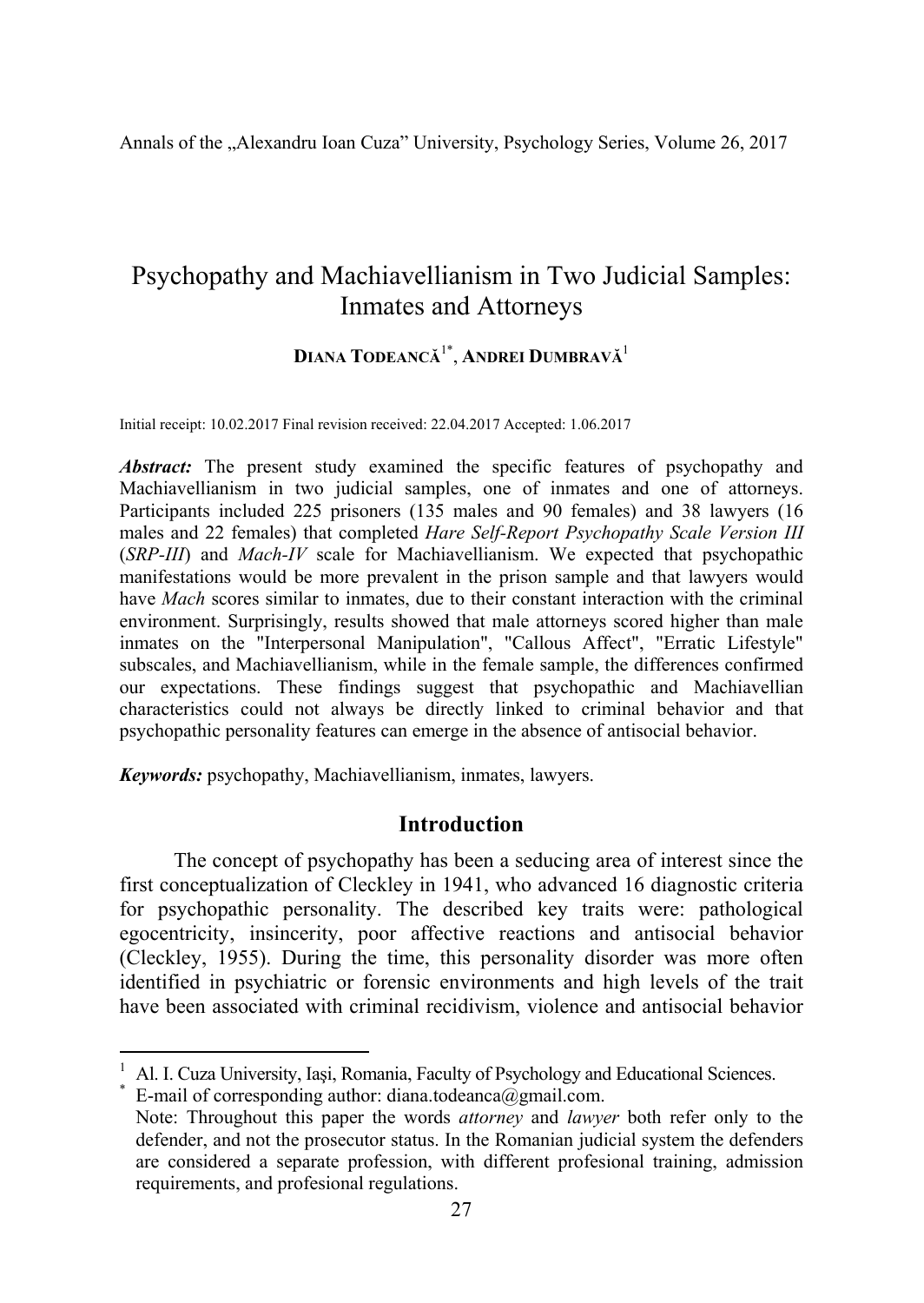in both forensic and general populations (Flores-Mendoza et al., 2008; Vitacco, Neumann, & Jackson, 2005).

Trying to clarify the structure of the concept, Hare et al*.* (1990) developed a set of 20 diagnostic criteria (*Psychopathy Checklist, PCL*) that has become the most important assessment tool for psychopathy. Another approach was put forth by Levenson in 1995 (*Levenson Self Report Psychopathy Scale - LSRP*, Levenson, Kiehl, & Fitzpatrick, 1995) who distinguished between primary psychopathy (callous, selfish and manipulative personal attitudes) and secondary psychopathy (high impulsivity and emotional instability, coupled with a selfdefeating lifestyle), a two factor structure confirmed and replicated several times thereafter (Brinkley, Schmitt, Smith, & Newman, 2001; Lynam, Whiteside, & Jones, 1999).

Throughout the general population, psychopathic personality disorder is rarely diagnosed due to the absence of recorded criminal behavior, even though some specific traits are quite common. In this context, some authors bring into discussion the existence of the "successful psychopath", the individual that has no record of criminal behavior, but meets the psychopathic personality description (Gao, Raine, & Phil, 2010; Mullins-Nelson, Salekin, & Leistico, 2006; Mullins-Sweatt et al*.*, 2010). Not only they do not engage in antisocial behavior or avoid being caught, but they even manage to succeed in social and professional areas of their lives, having highly respected professions such as lawyers, professors, businessmen or politicians.

If psychopathy describes a major personality disorder with obvious pathological manifestations, Machiavellianism is the related concept that describes a set of beliefs and attitudes similar to the ones of psychopaths, but has debatable pathological significance. The most important difference between the two constructs is that a Machiavellian person does not (necessarily) have an antisocial behavior and poor affective reactions, but (s)he does have a life philosophy that approves lying to or exploitation of others as useful means for fulfilling personal needs or desires and interpersonal manipulation as a valid method of getting ahead.

Inspired by Niccolo Machiavelli's writing *"Il Principe"*, a Renaissance book of advice on how to acquire and stay in power through expediency, manipulation, or other methods that do not take into account the traditional virtues of trust, honor and decency, Christie and Geis (1968, 1970a, 1970b) built an assessment tool for this set of attitudes, used nowadays in its forth version, the *Mach-IV.* The authors tried to distinguish between people who lead their lives by this type of beliefs (called *high-Machs*) and the ones who did not approve such ideas (called *low-Machs*).

Some authors claim that psychopathy and Machiavellianism measure the same clinical concept under different names (McHoskey, Worzel, & Szyarto, 1998) but, in contrast, the diagnostic criteria and the assessment instruments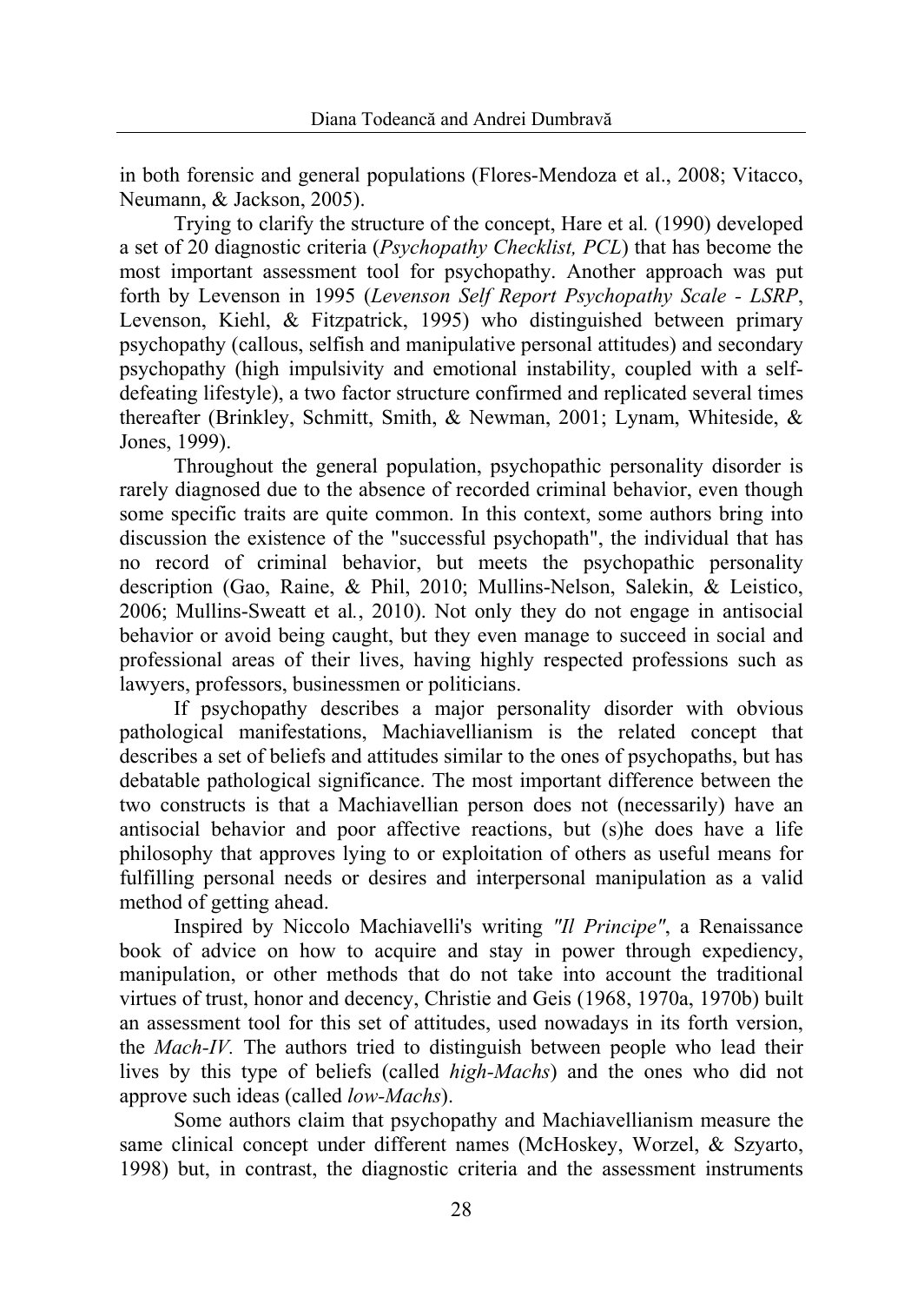describe psychopathy as a personality disorder, a psycho-biological dysfunction, while Machiavellianism is regarded as a non-pathological distortion of the core beliefs about people and the interactions between them. In the context of differentiating the two above mentioned concepts we aimed two different but related populations: on one hand, prisoners, among whom psychopathic personality and antisocial behavior are more often present (Assadi et al*.*, 2006; Cooke, 1996; Hare, 2009; Moran, 1999; Ullrich, et al*.*, 2003), and on the other hand, attorneys, who have frequent contact with the criminal world, but have no records of antisocial behavior. While inmates would be more likely to reveal their psychopathic personality, we expected that attorneys might show a bias towards Machiavellian characteristics due to possible changes of their personal beliefs and attitudes during years of practicing their profession. On the other hand, if the differences between the two groups are limited only to the absence/presence of criminal behavior, the intriguing question of whether psychopathy should be considered a pathological disorder the first place is brought into discussion.

Moreover, we expected to find a correlation between the amount of professional experience and Machiavellianism scores, which could indicate either that being a lawyer could enforce Machiavellian beliefs, or that this legal profession may attract from the beginning *high-Mach* individuals.

### **Method**

In the current research we evaluated the relationship between psychopathy and Machiavellianism in two judicial environments - the prison population and lawyers, active in the field of criminal law. The methodology of the study was designed in accordance to the ethical guidelines for psychological research involving human subjects and the principles stated in the *Declaration of Helsinki,* and was reviewed and approved by a local Research Ethics Committee.

### *Participants*

The sample chosen for this study consisted of inmates with at least four years of education and lawyers active in the field of criminal law. While prisoners are known to represent a group with a high prevalence of psychopathic personality disorder (Assadi et al*.*, 2006; Cooke, 1996; Hare, 2009; Moran, 1999; Ullrich et al*.*, 2003), attorneys are a professional category with frequent interaction with the criminal environment, but with no records of criminal behavior, and regarding whom very few is known about the level of their psychopathic characteristics.

There were a total of 225 inmates, 135 of which were men from *Iași* County Penitentiary and 90 women from *Bacău* County Penitentiary. We excluded 22 participants (14 men and 8 women) because the assessment toolbox they handed in was partially incorrect or data was missing. This group proved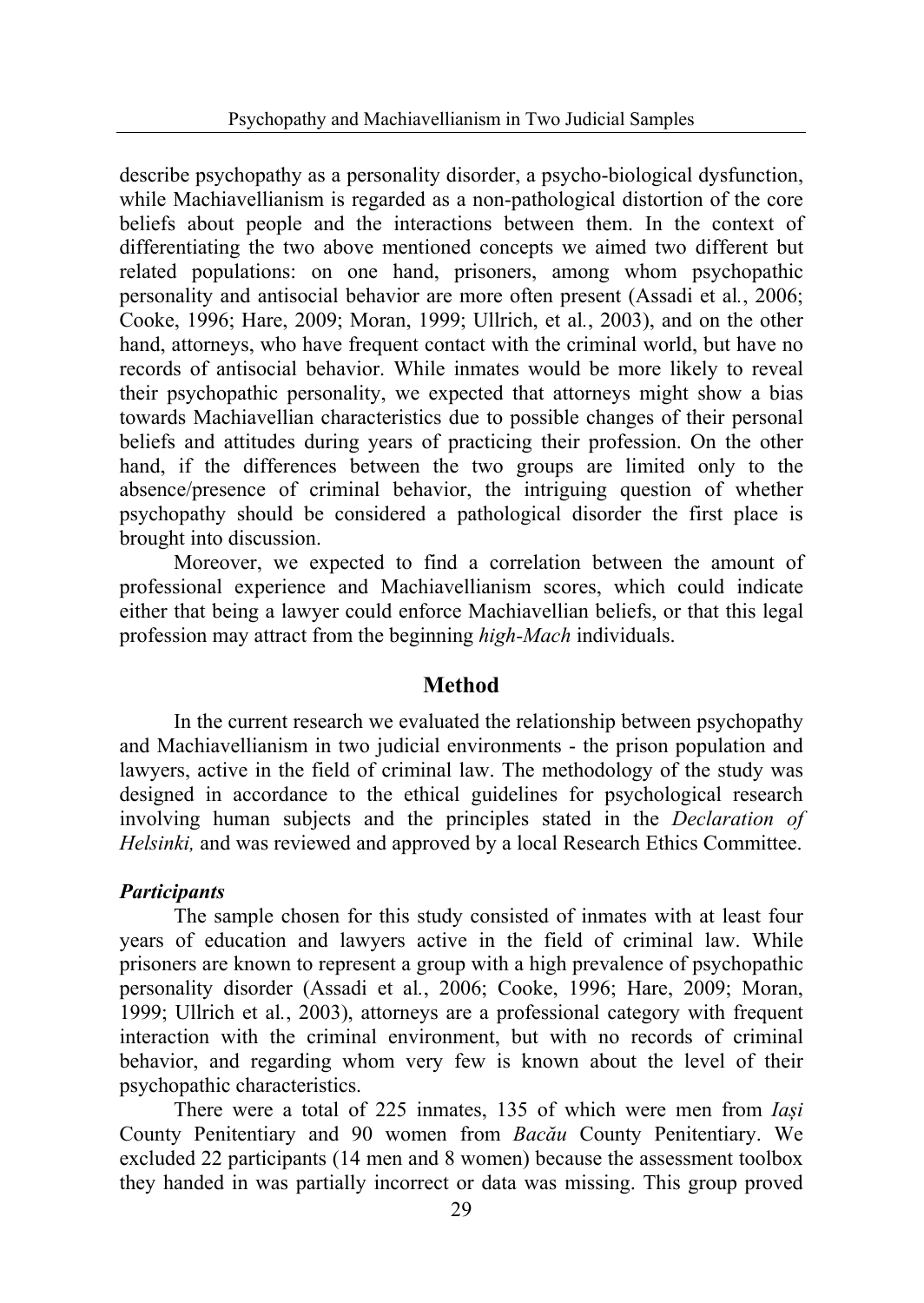not significantly different from the study group in terms of age and educational level. The sentence lengths of the inmates ranged from 6 months to 22 years and prisoners were aged from 18 to 67 years  $(M=36.49, SD=10.83)$ . The lawyers' sample was comprised of 38 participants (22 women and 16 men, all members of *Iași* Barr). A greater number of lawyers was invited to take part in the research, but most of them politely refused to participate invocating "the lack of free time". In the lawyers' group the age was ranged between 24 and 61 years (M=34.84, SD=10.74) and the professional experience in the criminal law field was ranged from 3 months to 34 years.

### *Instruments*

A Romanian version of each instrument was developed by the researchers, which were then back translated by a native English speaker. Discrepancies were consensually resolved by the authors.

*The Hare Self-Report Psychopathy Scale - Version III*, (Paulhus, Hemphill, & Hare, 2007, research edition) is a 64-item measurement psychopathy, scored on a 5-point Likert scale with subscales of 16 item each: "Callous Affect" (CA, Cronbach's Alpha CA = .64), "Interpersonal Manipulation" (IM, Cronbach's Alpha IM = .69), "Erratic Lifestyle" (EL, Cronbach's Alpha  $EL = .63$ ), and "Antisocial Behavior" (AB, Cronbach's Alpha  $AB = .77$ ).

Most participants had difficulties understanding the negative items (in Romanian language the double negation resulting from the pairing of a negative item and the answer options can be sometimes confusing for some individuals, as it can be considered either a positive statement or a strengthening of the negation), so we decided to eliminate 13 items from our analysis. The resulting scale contains 51 items, 14 for "Callous Affect" and "Interpersonal Manipulation", 13 for "Erratic Lifestyle" and 10 items for the "Antisocial Behavior" subscale and so, the final scale was even less loaded with the antisocial component.

*Mach-IV Scale* (Christie, 1970a) was the instrument used to assess Machiavellianism. Consisting of 20 items, the scale evaluates the attitudes about people and human interactions with regard to opportunism and manipulation of others in achieving personal goals. Responses were rated on a 5-point Likert scale (considering that 10 of the items are reversed), the total score ranging from 20 to 100. The authors established a cut-score of 60 for the general population, the higher scores representing "high-Mach" and the lower "low-Mach".

Additionally, for each participant a set of personal data was obtained: age, education level, committed crime (*e.g*. theft, murder, rape, embezzlement), received sentence, recidivism or criminal history information (this information was collected from the inmates' files, and it represents being previously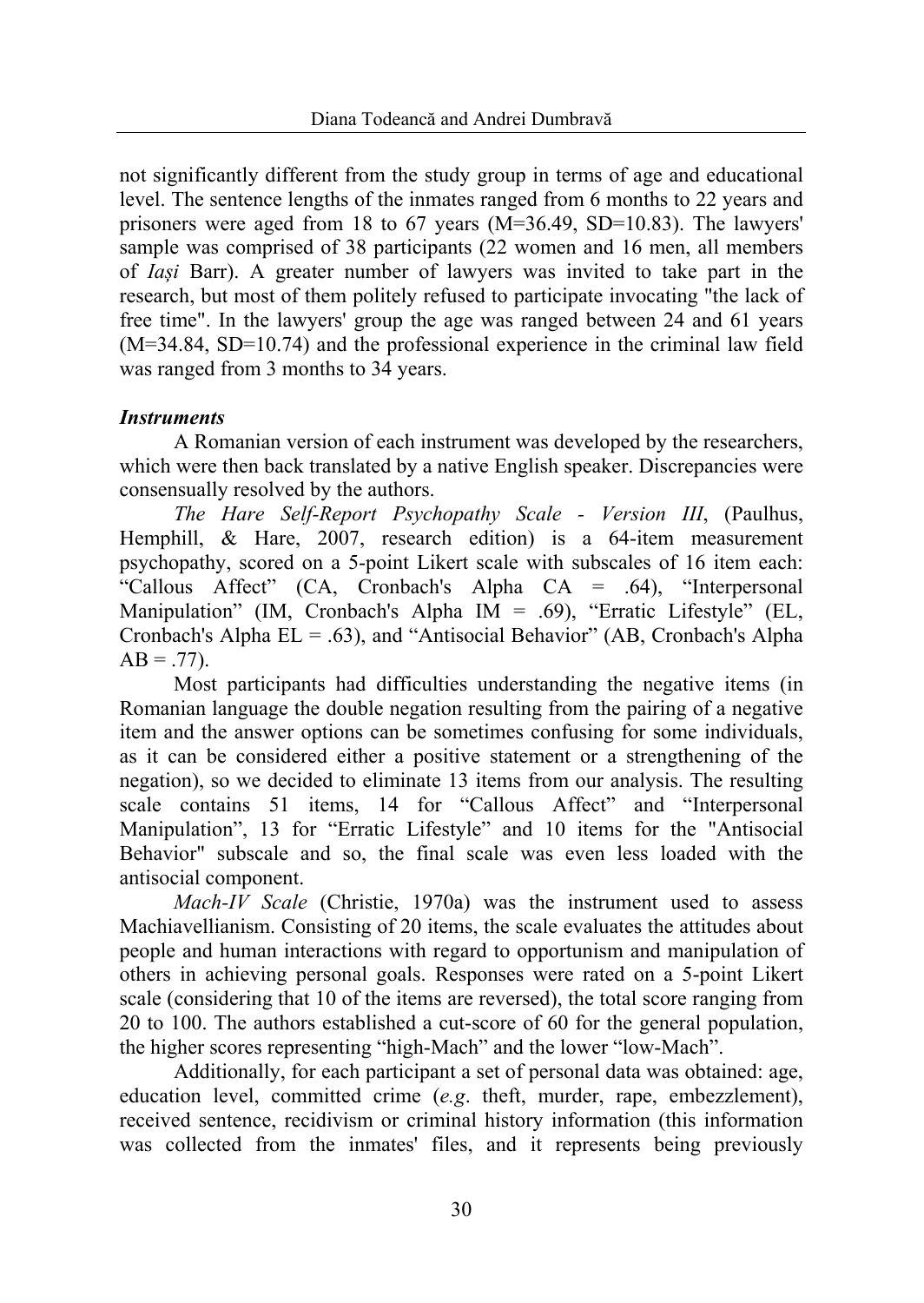convicted for at least one felony), professional experience (self-reported by lawyers).

#### *Procedure*

After reading and signing the *Informed Consent* and the *Acceptance Form*, each participant completed the *SRP-III Scale* and the *Mach-IV Scale.* The assessment (conducted individually by the main researcher) lasted from 15 to 30 minutes depending on the level of comprehension and reading speed of each participant. All participants were assured of confidentiality and after returning the questionnaire they were debriefed about the purpose of the study. The collected data was processed using SPSS IBM Statistics for Mac OSX.

### **Results**

#### *Preliminary analysis*

To test the homogeneity between the analyzed groups we used *Levene's Test of Equality of Error Variances*, which proved that the error variance of the dependent variables is equal across groups. The only exception was the "Antisocial Behavior" subscale, for which the error variances were significantly different across groups, result that is justified by the very low scores on antisocial behavior in the lawyers' group and mostly high scores on this subscale in the inmates' group.

#### *Gender differences*

The present study first explored the differences between men and women. T-test scores showed that, overall (see Figure 1 for SRP-III scores), men have significantly higher scores than women on global psychopathy  $(p = .003)$ , "Interpersonal Manipulation", "Callous Affect", and "Antisocial Behavior" subscales ( $p_M$  = .038;  $p_C \leq 0.001$ ;  $p_{AB} = 0.001$ ), but do not differ significantly on "Erratic Lifestyle" subscale ( $p_{EL}$  = .382), or Machiavellianism ( $p_{MACH}$  = .202).

Separately, within the inmates' group, we found no significant differences between men and women on SRP-III and Mach-IV scales, while within the attorneys' sample (see Figure 2 for SRP-III scores), results showed that men have higher levels of global psychopathy  $(t(36) = 3.176, p = .005)$ , "Interpersonal Manipulation"  $(t_M (36) = 2.339, p_M = .025)$ , "Callous Affect"  $(t_{CA} (36) = 3.998, p_{CA} < .001)$  and "Antisocial Behavior" ( $t_{AB} (36) = 3.425, p_{AB} =$ 0.003) when compared to their female counterparts, but there were no significant differences on "Erratic Lifestyle" subscale  $(t_{EL}$  (36) = 1.650,  $p_{EL}$  = .108), or Machiavellianism  $(t_{MACH}(36) = 1.670, p_{MACH} = .104)$ .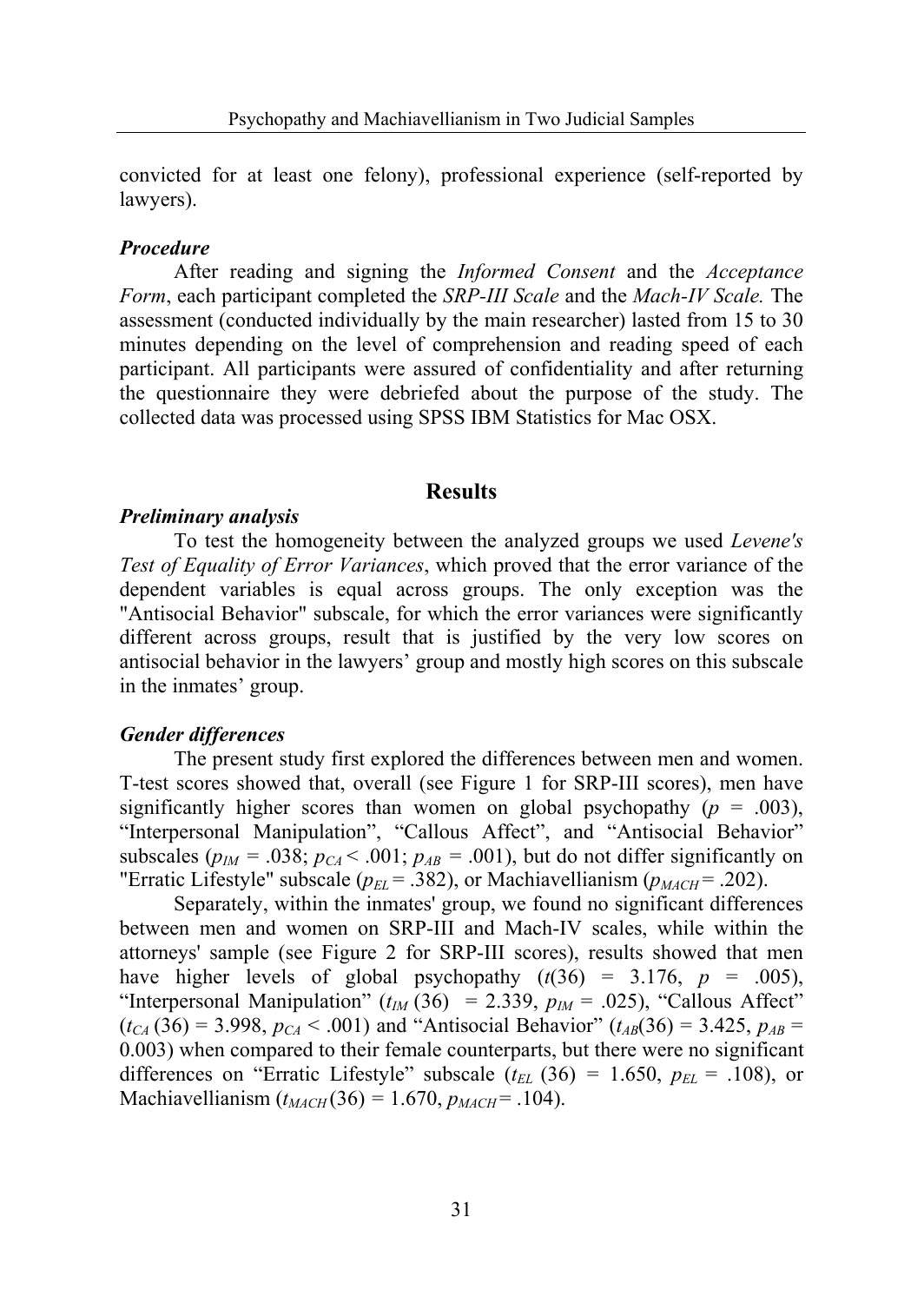

**Figure 1.** SRP-III scores for inmates and attorneys



**Figure 2.** SRP-III scores for attorneys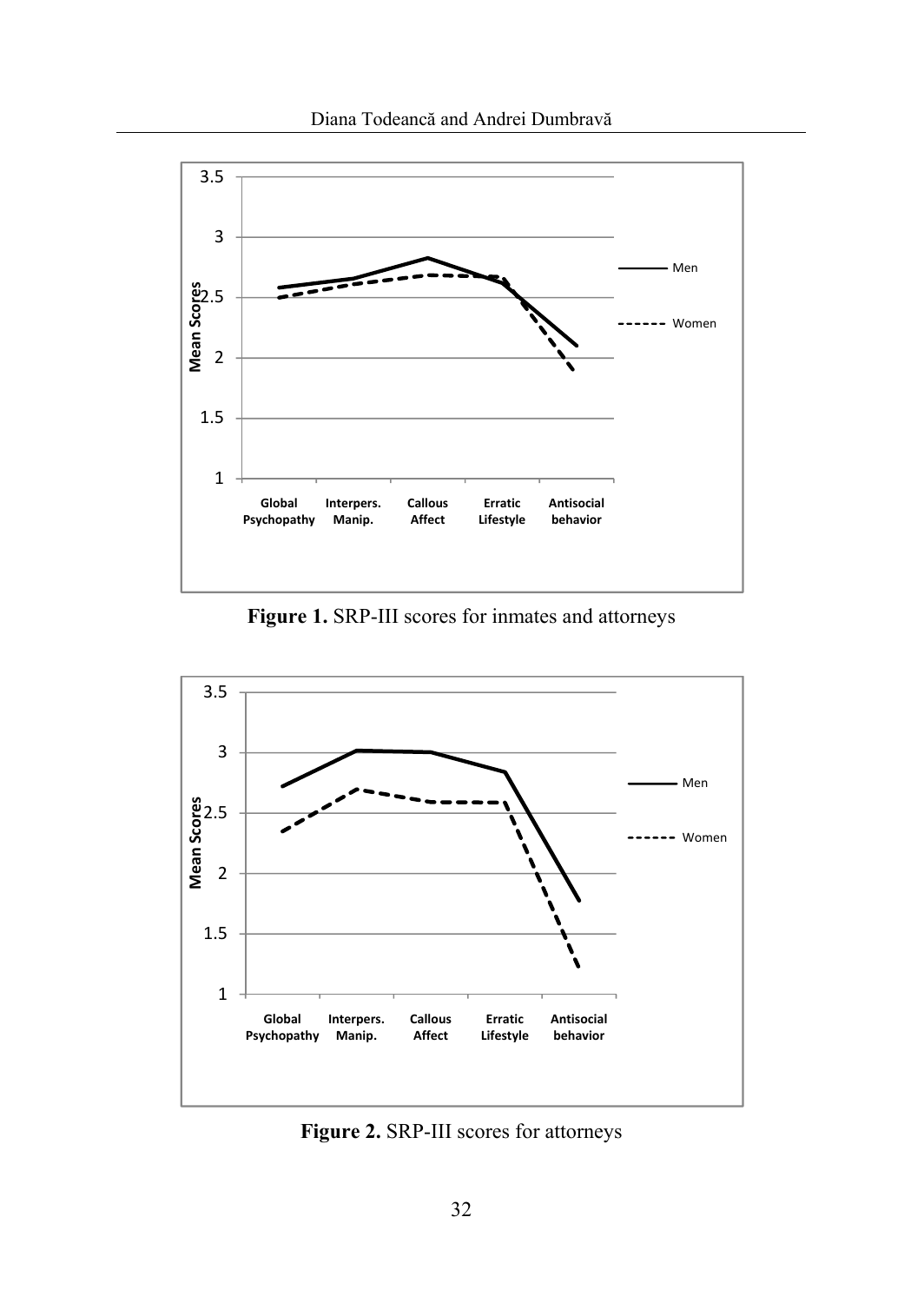#### *Inmates vs. attorneys*

When contrasting between inmates and attorneys, results proved to be somewhat unexpected: Prisoners had significantly higher scores on the "Antisocial Behavior" subscale  $(p_{AB} < .001)$  but, contrary to what was expected, lawyers had higher "Interpersonal Manipulation" scores  $(p_M = .002)$ , and did not differ significantly when compared to inmates on callous affect, erratic lifestyle, and global psychopathy levels (see Figure 3).



**Figure 3.** SRP-III scores for men and women

Moreover, lawyers had significantly higher scores than inmates on Machiavellianism ( $p_{MACH}$  = .002, see Figure 4), scores that suggest that their life philosophy more easily accepts manipulating others, lying and deceiving as useful methods in achieving personal success.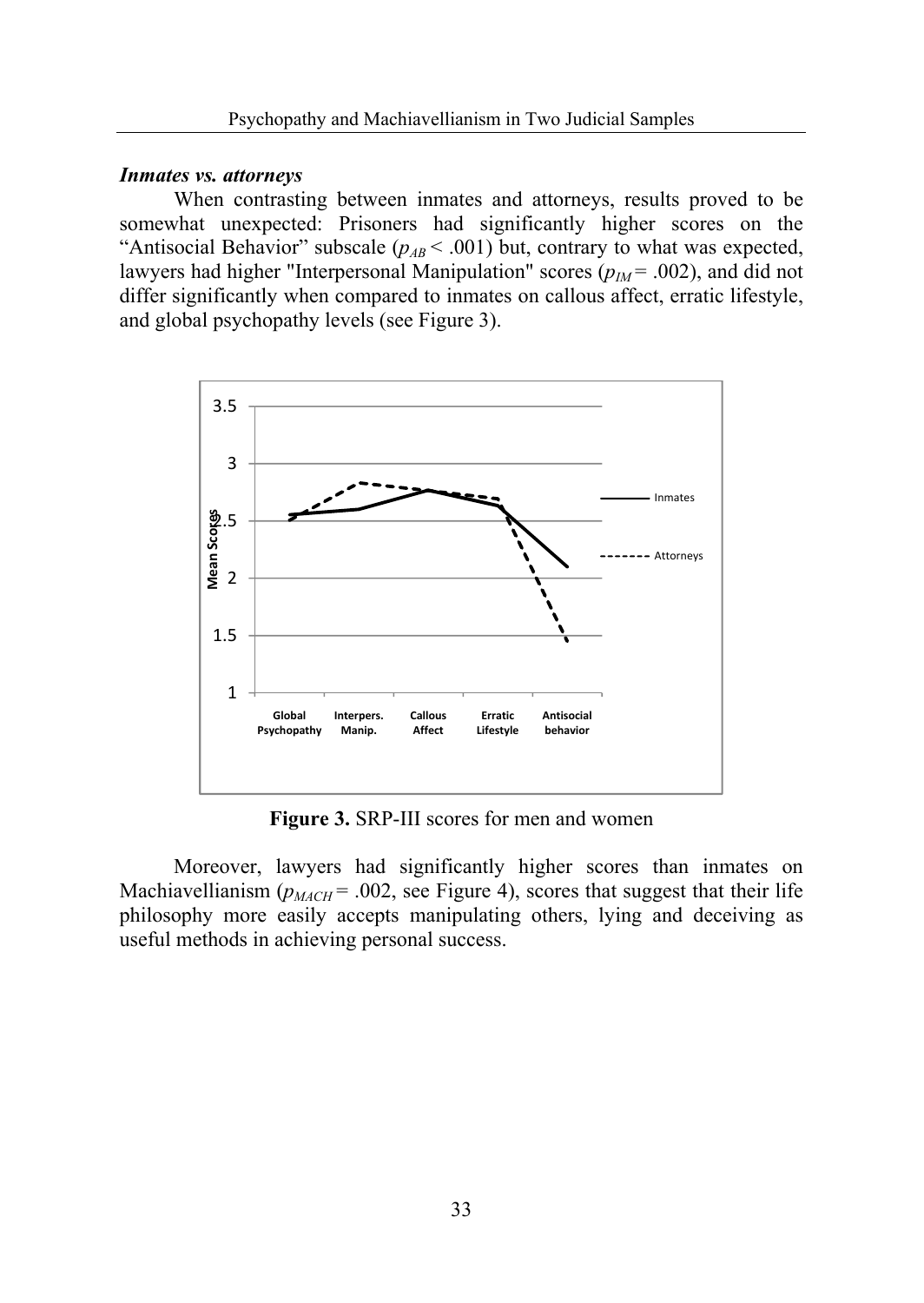Diana Todeancă and Andrei Dumbravă



**Figure 4.** Mach-IV scores for men and women

When analyzed separately within men's group, the differences between inmates and attorneys are even more noticeable (see Figure 5 for SRP-III scores). Lawyers have significantly higher "Interpersonal Manipulation"  $(t_{IM}(135) = -3.353, p_{IM} = .001)$  and Machiavellianism scores  $(t_{MACH}(135) = -1.001)$ 3.666,  $p_{MACH}$  = .002), and additionally, male lawyers have marginally significantly higher scores than male inmates on the "Callous Affect" and "Erratic Lifestyle" subscales  $(t_{CA} (135)) = -1.969$ ,  $p_{CA} = .051$ ;  $t_{EL} (135) = -1.872$ ,  $p_{EL}$  = .063). Offenders, on the other hand, are more prone to criminal and antisocial behavior  $(t_{AB}(135)=2.452, p_{AB}=.016)$ , which suggests that for them, the unlawful conduct is the most significant psychopathic characteristic, while the other specific manifestations of psychopathy are less developed.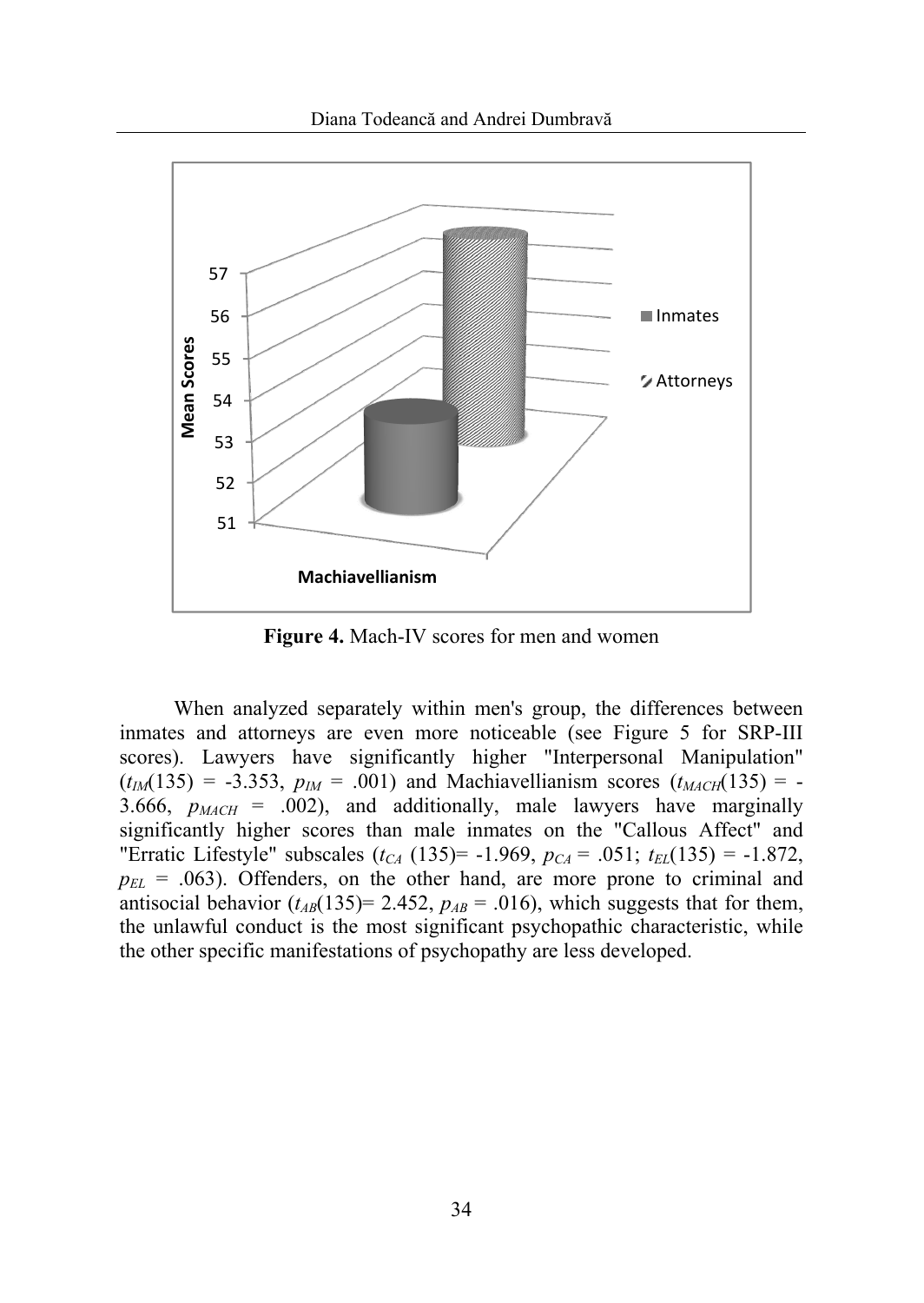

**Figure 5.** SRP-III scores for men

Women's results were somewhat closer to what was expected for either group (see Figure 6 for SRP-III scores). Female inmates had higher scores on global psychopathy  $(t(102) = 3.014, p = 0.004)$ , "Antisocial Behavior" ( $t_{AB}(102)$ )  $= 9.991$ ,  $p_{AB} < .001$ ), and marginally significantly higher scores on "Callous" Affect" ( $t_{CA}(102) = 1.737$ ,  $p_{CA} = .088$ , while women's scores for "Interpersonal Manipulation" and "Erratic Lifestyle" subscales, or Machiavellianism did not differ significantly  $(t_M(102) = .987, p_M = .326; t_{EL}(102) = 1.036, p_{EL} = .303;$  $t_{MACH}(102) = .930, p_{MACH} = .354$ .

#### *Psychopathy and recidivism*

Another relationship requiring closer examination is the one between psychopathy and recidivism: previous research has found psychopathy to be a good predictor of the recidivism rate among prisoners (*e.g.* Edens, Campbell, & Weir, 2007), therefore the present study additionally analyzed the relationship between recidivism (criminal records) and psychopathy scores. Results indicated that male recidivists have significantly higher scores only on "Antisocial Behavior" subscale  $(t_{AB}(119) = -3.156, p_{AB} = .005)$ , which was actually comprised of direct questions about past crimes, while female recidivists had higher global scores on SRP-III Scale  $(t(78) = -2.105, p = .039)$  and higher "Interpersonal Manipulation" scores  $(t_M(78) = -2.534, p_M = .013)$ .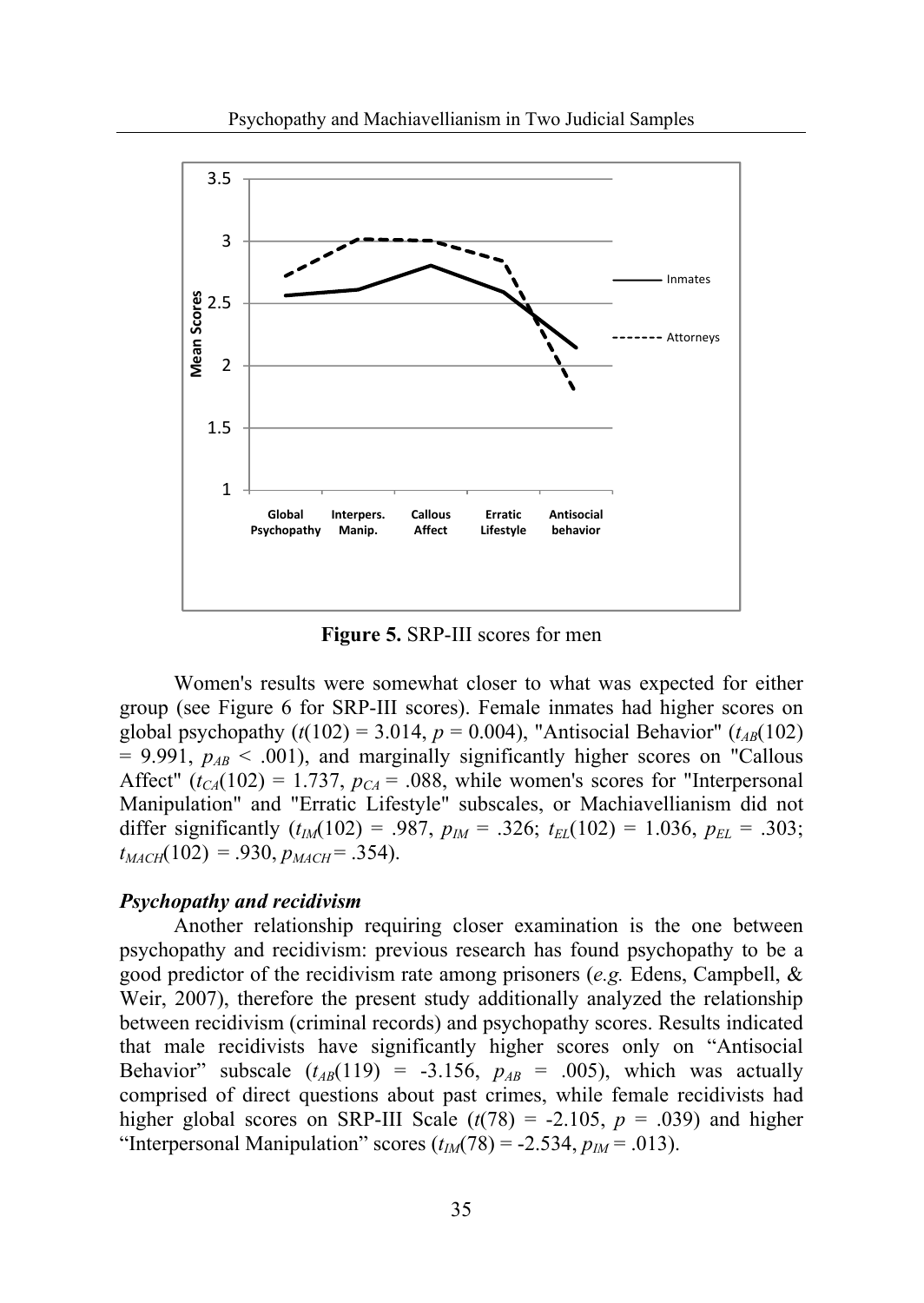

**Figure 6.** SRP-III scores for women

#### *Correlational analysis*

Correlational analysis revealed an unexpected association between years of professional experience of lawyers and two of the explored measures: we found medium correlations between professional experience and Machiavellianism  $(r = -.380, p = .019)$ , and between professional experience and "Erratic Lifestyle"  $(r = -0.398, p = 0.013)$ . This suggests that higher scores on the Mach-IV and "Erratic lifestyle" scales are associated with low experience and, the more years of experience one has achieved, Machiavellian attitudes are less powerful and lifestyle is less erratic.

### **Discussion**

Even though most of the literature on psychopathy did not consider gender differences (Cale & Lilienfeld, 2002; Forth, Brown, Hart, & Hare, 1996; Loucks & Zamble, 2000; Louth, Hare, & Linden; 1998; Richards, Casey, & Lucente, 2003), some previous studies have found differences in the prevalence of psychopathy across gender (Loucks & Zamble, 2000; Salekin, Rogers, & Sewell, 1997; Salekin, Rogers, Ustad, & Sewell, 1998), and also few possible differences were noticed in the core traits of male versus female psychopaths (Forouzan & Cooke, 2005). The present study found that men have higher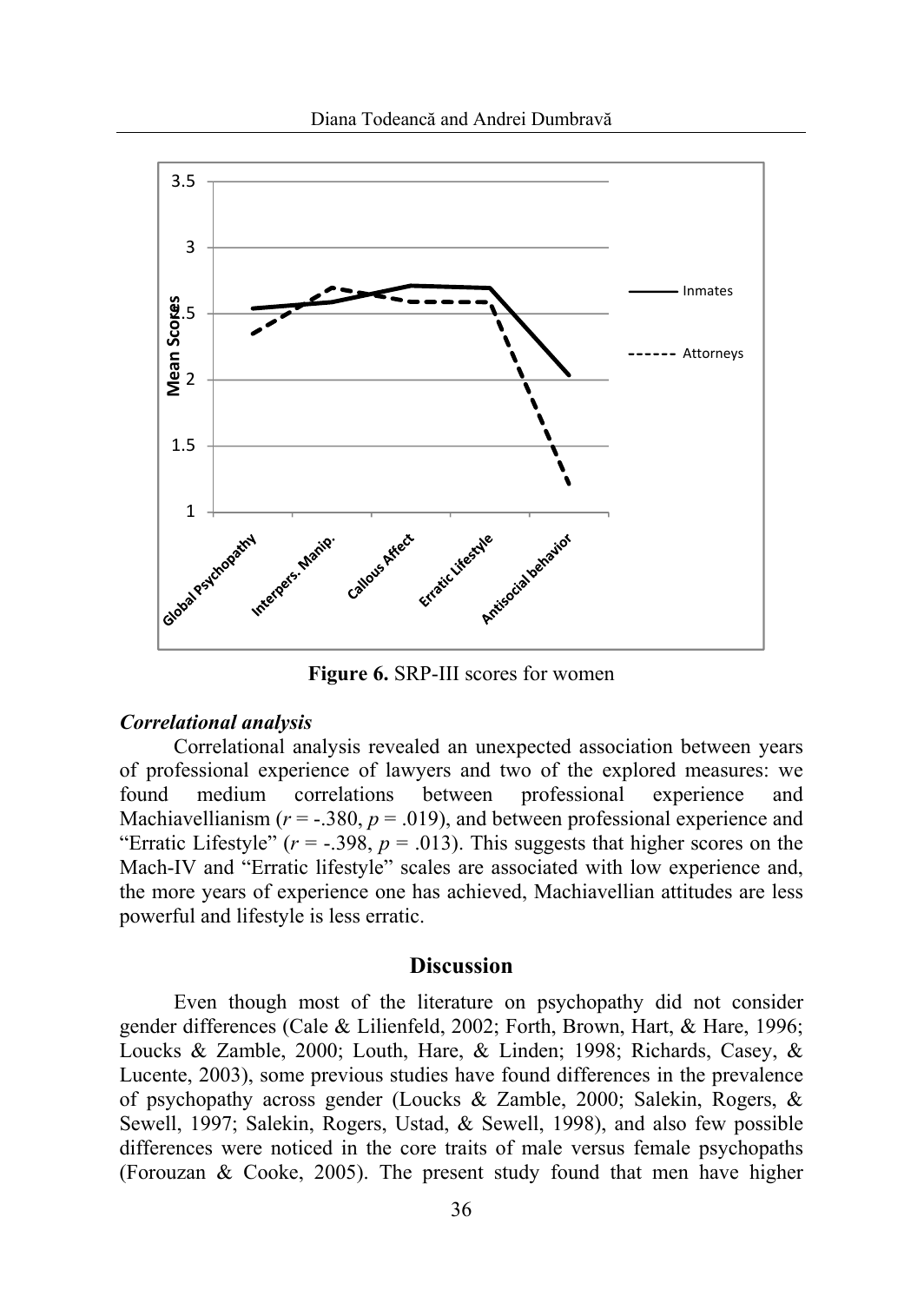psychopathy scores than women, results that might imply the assumption that psychopathy in females has slightly different characteristics than in males. Several authors have argued that the description of psychopathic traits depicts mostly masculine characteristics, and that female psychopaths are less arrogant and less self-absorbed than men, and that their emotional responses are more varied and more intense (Forouzan & Cooke, 2005). In that context, the women's lower scores for global psychopathy, emotional callousness and antisocial behavior might represent a particularity of the female psychopath portrait.

When contrasting between groups, male attorneys proved to have the highest levels of psychopathic characteristics from all participants, relying more heavily on using other people in order to achieve personal success, being more emotionally callous and being more prone to live an unpredictable and dangerous life, yet not engaging in criminal behavior. These surprising findings bring into discussion the concept of "the successful psychopath", described as the individual that cleverly uses his deceiving and manipulating skills in order to avoid been caught or suspected by law enforcements, that keeps himself/herself out of correctional facilities and even achieves success in some areas of his/her life (Mullins-Nelson, Salekin, & Leistico, 2006; Mullins-Sweatt et al., 2010).

In past decades, theorists have engaged in studying the features of the alleged "successful psychopath" and several authors identified psychopathic personality traits in individuals that have highly respected professions such as lawyers, professors, businessmen or politicians (Hare, 2003; Cleckley, 1988, cited in Mullins-Sweatt et al*.*, 2010). These individuals have apparently committed no crimes or have successfully avoided being investigated, but they are described as having superficial charm, being egocentric, irresponsible and manipulative, traits that are the most important psychopathic characteristics. Moreover, in comparison to "unsuccessful psychopaths", they are described to have superior cognitive functioning (Gao, Raine, & Phil, 2010), which helps them achieve their personal goals using nonviolent methods and probably have higher levels of empathy and social skills, which makes them more able to adapt in social communities (Mullins-Nelson, Salekin, & Leistico, 2006).

Male lawyers that participated in the present research resemble the portrait of the successful psychopath: they have higher educational levels, they score higher in "Interpersonal Manipulation", "Callous Affect" and "Erratic Lifestyle" psychopathy subscales and have no criminal records (they have never committed crimes or have never been caught). Lawyers' personality features are probably influenced by the nature of their legal profession - it gives them the mission of defending people that have most likely committed crimes and they have to bend the truth in their clients' favor in order to obtain smaller sentences. Their day-today activity sometimes requires using methods that are very much alike interpersonal manipulation and, in order to avoid ethical dilemmas (*e.g.* "Is it moral to defend a pedophile, a murderer or a rapist?") and achieve success in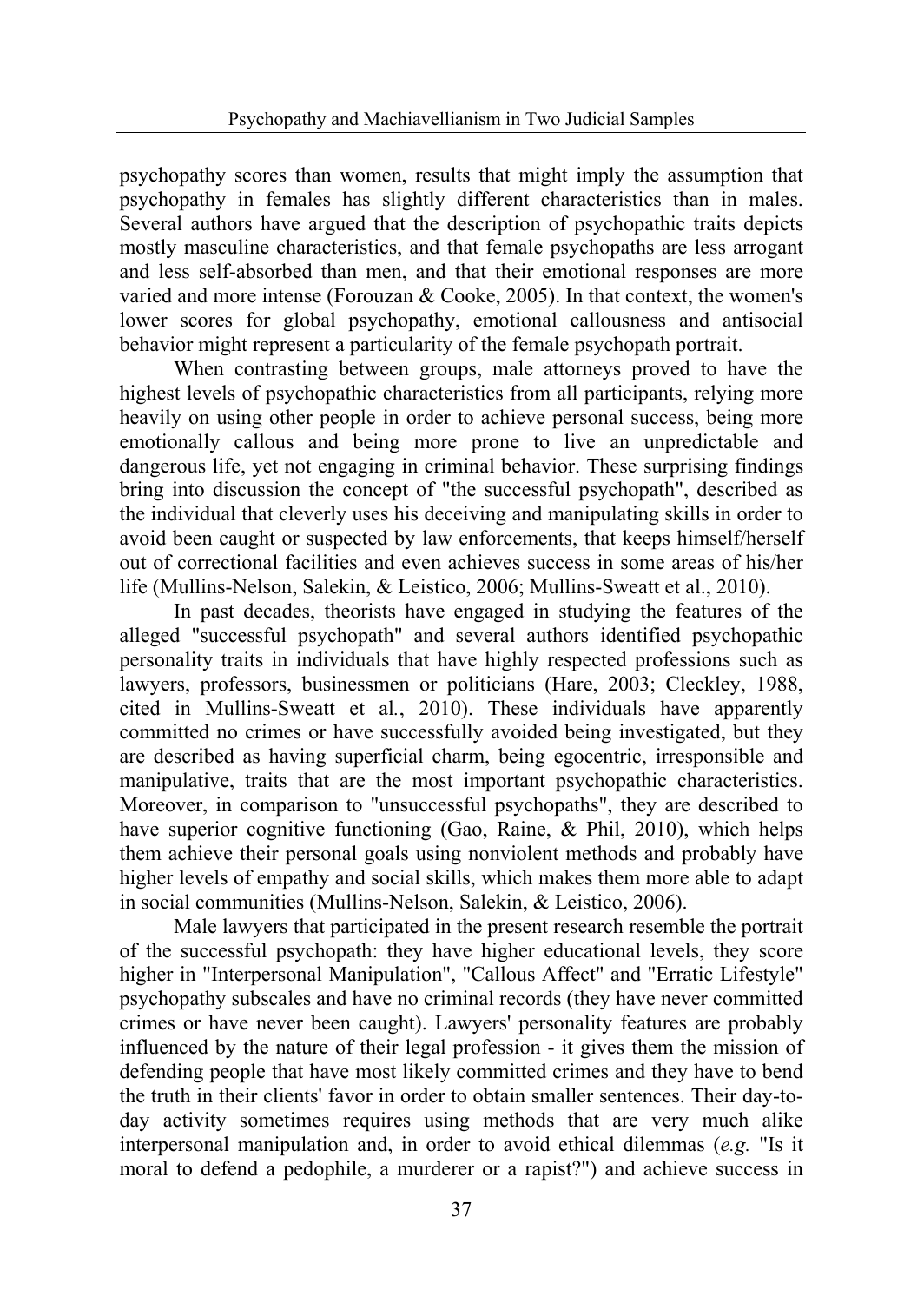this particular profession, toughened emotional responses might be useful. Moreover, male lawyers are more often implicated in harsher criminal cases, which imply a more stressful working environment and the development of such personality traits might represent a coping mechanism.

The fact that these differences between lawyers and inmates were found in men but not in women supports the idea that the female psychopaths might have a slightly different portrait, and that the assessment tools might have better captured the masculine personality characteristics. As opposed to male lawyers, female lawyers had lower scores than female inmates, but the measures depicted only the behavioral aspect (antisocial behavior), while the more profound traits regarding female personality did not differ significantly. The differences within the inmates' sample tend to support this idea, female recidivists scoring higher on global psychopathy and interpersonal manipulation. These results show a relationship between repeated illegal actions and psychopathy, but do not reveal more profound personality differences. Further research is required in order to clarify the concept of female psychopathy.

The results on Machiavellianism are consistent with psychopathy scores discussed above, male attorneys having more cynic and egotistic beliefs than male inmates do, while in women, the Mach-IV scores did not differ significantly. These results might imply the idea that being a lawyer could affect men's life philosophy and also the possibility that these cruel attitudes, along with some of the psychopathic personality traits might form a profile similar to that of a "successful psychopath". The "protective" factors that lead to the avoidance of antisocial behaviors in these individuals are worth further investigation.

It remains unclear if either this particular type of work influences men and changes their life philosophy, and sometimes even their personality traits, or if the common "job-description" attracts from the beginning individuals that are more prone to have some specific Machiavellian attitudes and psychopathic traits. The results of this study tend to support the latter approach, by finding a moderate negative correlation of Machiavellianism erratic lifestyle scores with the amount of professional experience. This possible explanation of our results raises several future study directions that could confirm or infirm these findings for larger samples of attorneys and inmates. The use of hetero-administrated psychopathy scales (*e.g.* PCL-R) is recommended in future research.

One limitation of our study is the weak reliability of the assessed sample. The number of lawyers is relatively low in comparison to the number of inmates, due to the fact that most of the attorneys invited to participate politely refused alleging "the lack of free time", despite the fact that the whole procedure duration was no more than a half an hour. Also, the total number of participants was small - a larger sample of subjects must be included in a future research for more accurate and reliable results. Another limitation of the study is the "self-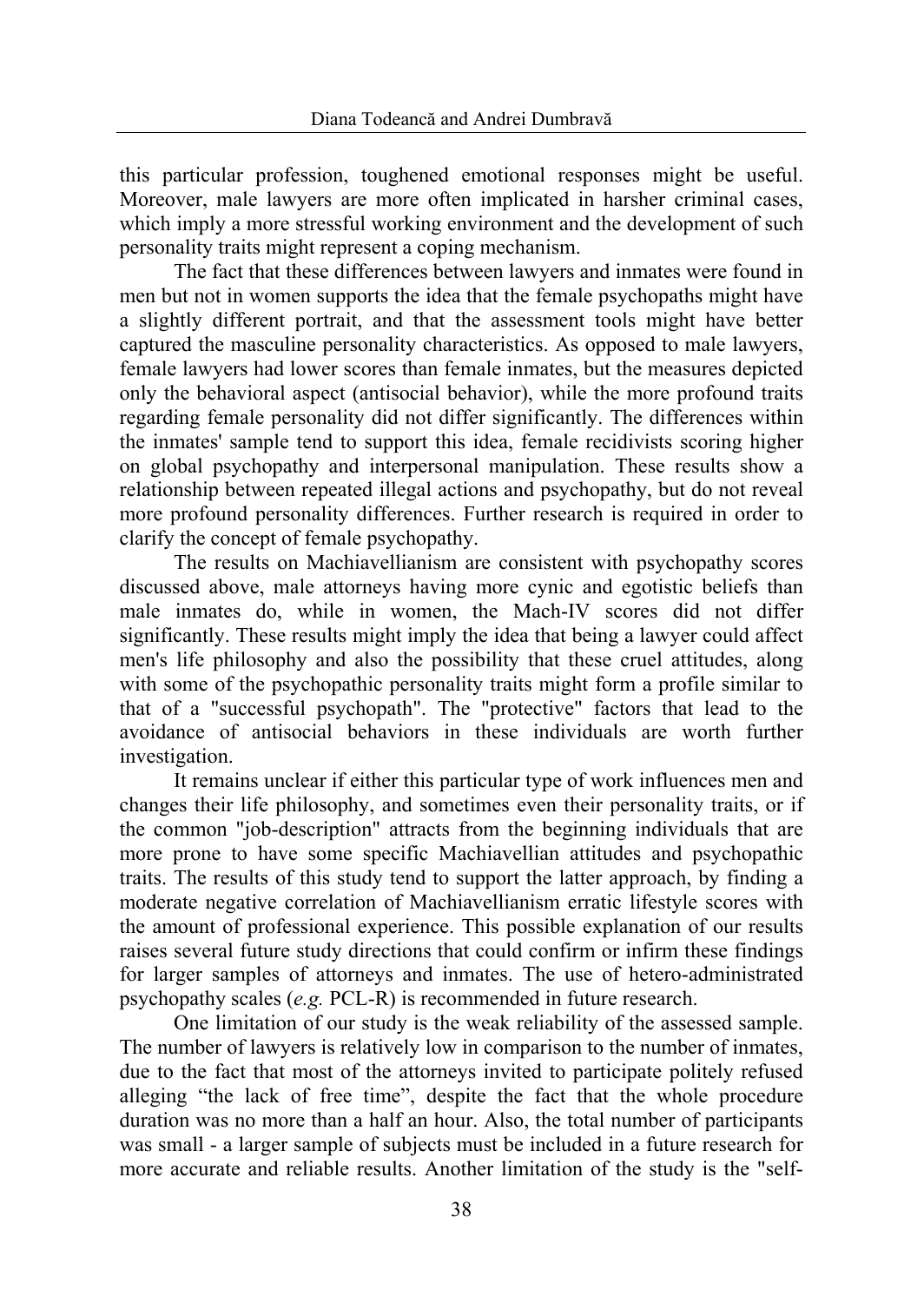report" format of the instruments applied. In prison, interactions with outsiders are often sees as evaluative, judgmental, even though the research purpose was clearly explained. This context may have influenced the participants' answers. For future studies, a heteroadministered scale may be an option. Also, the text understanding and interpretation for the inmates group could be considered another limitation. Even though the formal level of education was a condition for participation, we could not assess the real level of understanding of the written text, even though participants did not report any problem. This issue could also be avoided through heteroadministration of instruments.

The findings of our study revealed an interesting perspective over the concepts of psychopathy and Machiavellianism, partially contradicting our expectations and previous findings. The fact that some lawyers had more psychopathic traits than prisoners (except antisocial behavior) raises the intriguing question of whether psychopathy should be considered a disorder in the first place. Further research on representative samples should be conducted in order to clarify this matter. Given these surprising results, research regarding the "successful psychopath" in the field of judicial professions would worth further investigation.

### **References**

- Assadi, S. M., Noroozian, M., & Pakravanneja, M. (2006). Psychiatric morbidity among sentenced prisoners: prevalence study in Iran. *British Journal of Psychiatry (188),* 159-164.
- Brinkley, C. A., Schmitt, W. A, Smith S. S, & Newman, J. P. (2001). Construct validation of a self-report psychopathy scale: does Levenson's self-report psychopathy scale measure the same constructs as Hare's psychopathy checklistrevised? *Personality and Individual Differences, 31(7),* 1021-1038.
- Cale, E. M., & Lilienfeld, S. O. (2002). Sex differences in psychopathy and antisocial personality disorder: A review and integration. *Clinical Psychology Review, 22(8),* 1179-1207.
- Cleckley, H. (1955). *The mask of sanity: An attempt to clarify some issues about the socalled psychopathic personality* (3rd ed.). St Louis, MO: Mosby, U.S.
- Christie, R., & Geis, F. (1968). Some consequences of taking Machiavelli seriously. In E. F. Borgotta & W. W. Lambert (Eds.), *Handbook of personality theory and research,* pp. 959-973, Chicago: Rand McNally.
- Christie, R., & Geis, F. (1970a). *Studies in Machiavellianism.* New York: Academic Press.
- Christie, R., & Geis, F. (1970b). The ten dollar game*.* In R. Christie & F. Geis (Eds.), *Studies in Machiavellianism* (pp. 163-172). New York: Academic Press.
- Cooke, D. J. (1996). Psychopathic Personality in Different Cultures: What Do We Know? What Do We Need to Find Out? *Journal of Personality Disorders, 10(1) ,* 23-40.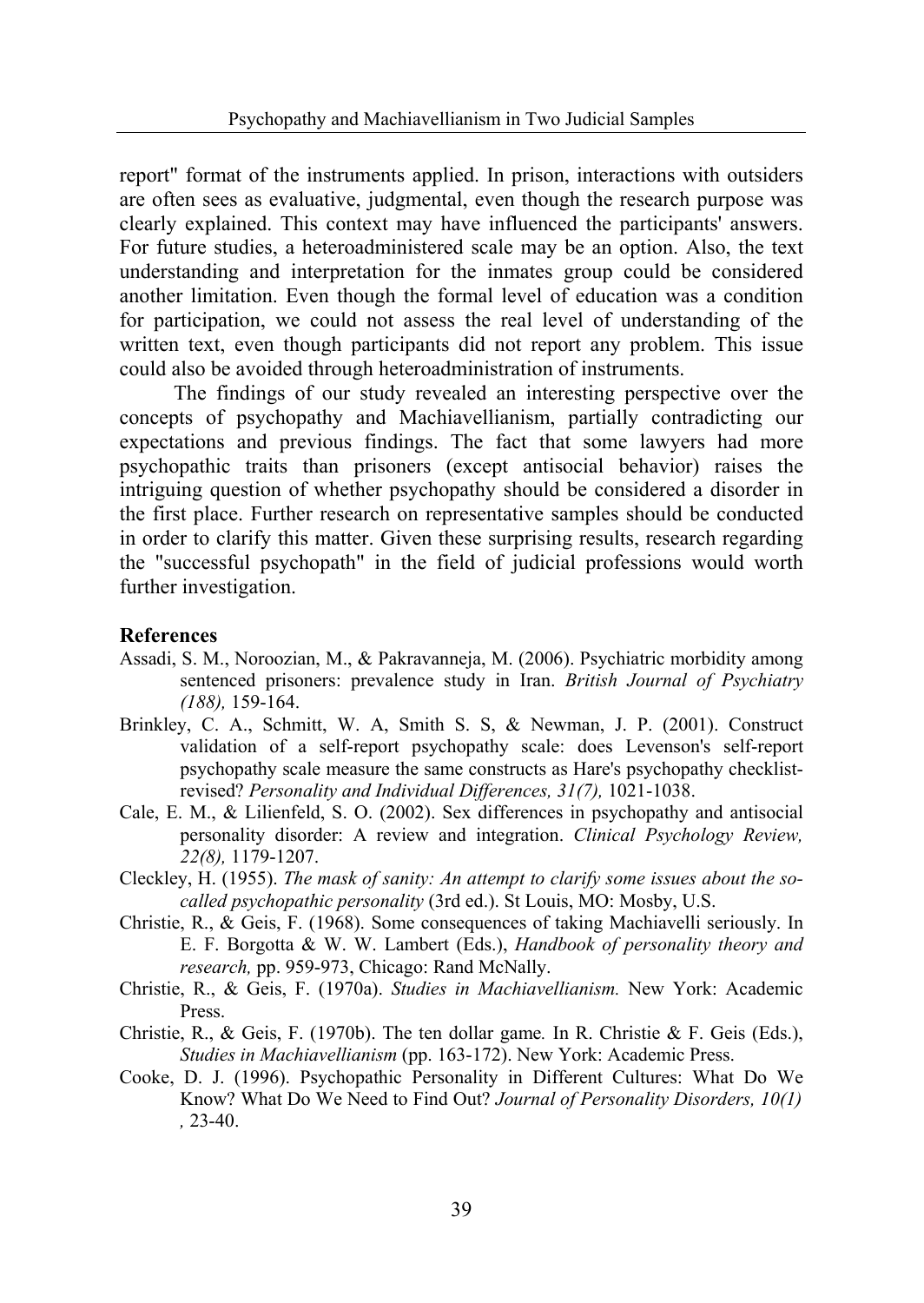- Edens, J. F., Campbell, J. S., & Weir J. M. (2007). Youth Psychopathy and Criminal Recidivism: A Meta-Analysis of the Psychopathy Checklist Measures*. Law Human Behavior 31(1),* 53-75.
- Flores-Mendoza, C. E., Alvarenga, M. A. S., Herrero, Ó., & Abad, F. J. (2008). Factor structure and behavioural correlates of the Psychopathy Checklist-Revised [PCL-R] in a Brazilian prisoner sample. *Personality and Individual Differences, 45(7),* 584-590.
- Forouzan, E., & Cooke, D. J. (2005). Figuring out la femme fatale: conceptual and assessment issues concerning psychopathy in females. *Behavioral Sciences & the Law 23(6),* 765-778.
- Forth, A. E., Brown, S. L., Hart, S. D., & Hare, R. D. (1996). The assessment of psychopathy in male and female noncriminals: Reliability and validity. *Personality and Individual Differences, 20(5),* 531-543.
- Gao, Y., Raine, A., & Phil, D. (2010). Successful and Unsuccessful Psychopaths: A Neurobiological Model. *Behavioral Sciences and the Law, 28,* 194-210.
- Hare, R. D., & Neumann, C. S. (2009). Psychopathy: Assessment and forensic implications. *Canadian Journal of Psychiatry, 54(12),* 791-802.
- Levenson, M. R., Kiehl, K. A., & Fitzpatrick, C. M. (1995). Assessing psychopathic attributes in a noninstitutionalized population. *Journal of Personality and Social Psychology, 68(1),* 151-158.
- Loucks, A. D., & Zamble, E. (2001). Predictors of criminal behavior and prison misconduct in serious female offenders. *Correctional Service Canada,* 23(4), 310-340.
- Louth, S. M., Hare, R. D., & Linden, W. (1998). Psychopathy and alexithymia in female offenders. *Canadian Journal of Behavioural Science, 30(2),* 91-98.
- Lynam, D. R., Whiteside, S., & Jones, S. (1999). Self-reported psychopathy: A validation study. *Journal of Personality Assessment*, *73*(1), 110-132.
- McHoskey, J. W., Worzel W., & Szyarto, C. (1998). Machiavellianism and Psychopathy. *Journal of Personality and Social Psychology, 74(l),* 192-210.
- Moran, P. (1999). The epidemiology of antisocial personality disorder. *Social Psychiatry and Psychiatric Epidemiology 34(5),* 231-242*.*
- Mullins-Nelson, J. L., Salekin, R. T, & Leistico, A. R. (2006). Psychopathy, Empathy, and Perspective - Taking Ability in a Community Sample: Implications for the Successful Psychopathy Concept. *International Journal of Forensic Mental Health, 5(2),* 133-149.
- Mullins-Sweatt, S. N. et al*.* (2010) The search for the successful psychopath. *Journal of Research in Personality 44,* 554-558*.*
- Mullins-Sweatt, S. N., Glover, N. G., Derefinko, K. J., Miller, J. D., & Widiger, T. A. (2010). The search for the successful psychopath*. Journal of Research in Personality, 44(4),* 554-558.
- Paulhus, D. L., Hemphill, J. F., Hare, R. D. (2007, research edition). *Manual for the Self-Report Psychopathy Scale (SRP-III).* Toronto, Canada: Multi-Health Systems.
- Richards, H. J., Casey, J. O., & Lucente, S. W. (2003). Psychopathy and treatment response in incarcerated female substance abusers. *Criminal Justice and Behavior, 30(2),* 251-276.